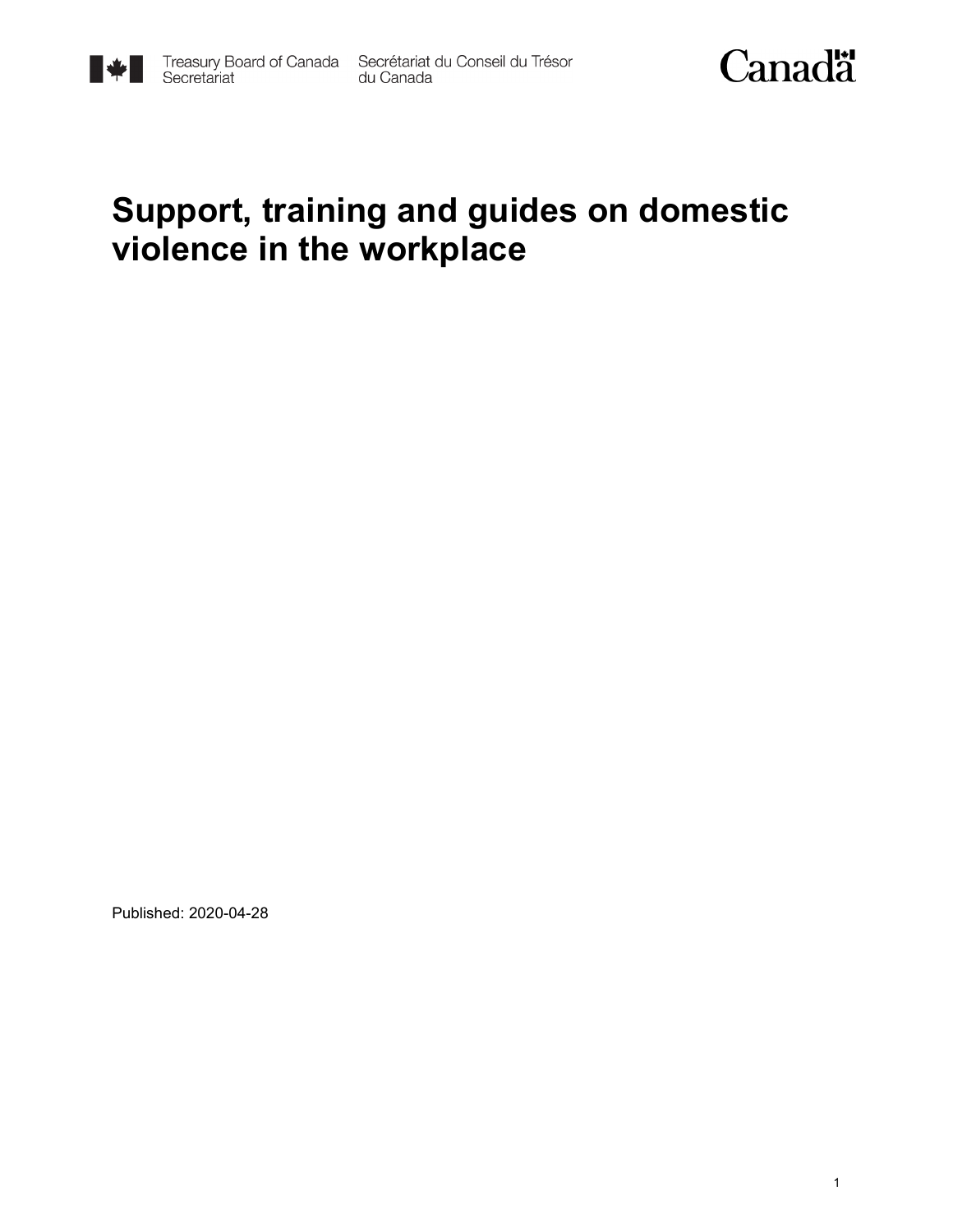© Her Majesty the Queen in Right of Canada, represented by the President of the Treasury Board, 2020

Published by Treasury Board of Canada, Secretariat 90 Elgin, Ottawa, Ontario, K1A 0R5, Canada

Catalogue Number: BT22-248/2020E-PDF ISBN or ISSN: 978-0-660-34773-8

This document is available on the Government of Canada website, [Canada.](https://www.canada.ca/en.html)ca

This document is available in alternative formats upon request.

Aussi offert en français sous le titre : Soutien, formation et guides sur la violence familiale en milieu de travail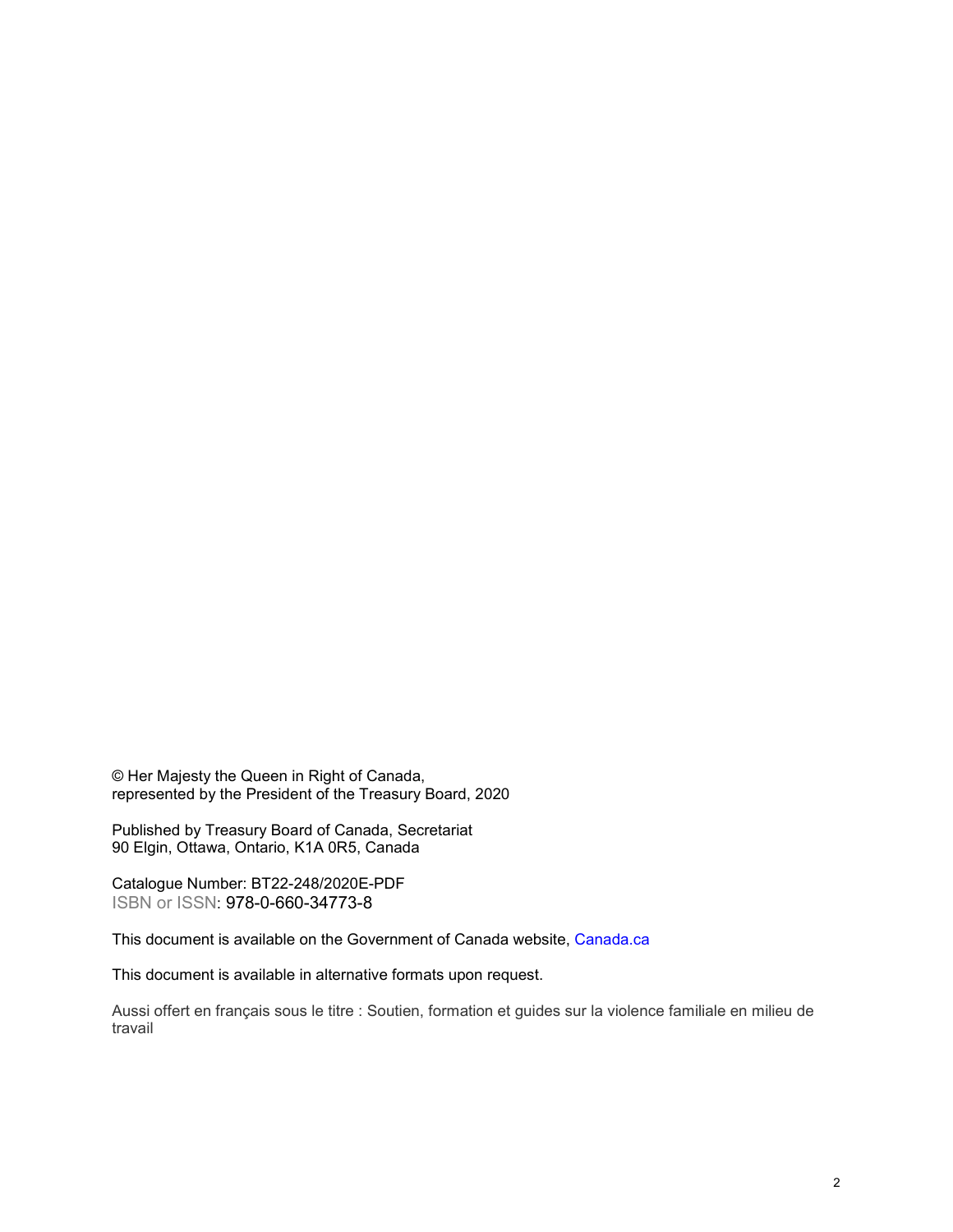

## **Support, training and guides on domestic violence in the workplace**

## **Get help: support services**

- Contact your departmental Employee Assistance Program
- Access [Shelter Safe,](https://www.sheltersafe.ca/) which helps women and children seeking safety from violence and abuse by connecting women with their nearest shelter
- Learn more about [stopping family violence](https://canada-preview.adobecqms.net/en/public-health/services/health-promotion/stop-family-violence.html) and how to find supports and services in your area

## **Learn more: training courses**

#### **Course offered by the Canadian Center for Occupational Health and Safety (CCOHS):**

- [Domestic Violence in the Workplace](https://www.ccohs.ca/products/courses/domestic_violence/)
- One-Day Workshop Harassment and Violence Prevention Starts with Civility and Respect

#### **Course offered by the Joint Learning Program (JLP):**

[One-Day Workshop – Preventing Harassment and Violence in the](https://www.jlp-pam.ca/phvw-phvt-eng) **Workplace** 

#### **Related courses offered by the Canada School of Public Service**

• [G417](https://www.csps-efpc.gc.ca/Catalogue/courses-eng.aspx?code=G417) - Creating a Respectful Workplace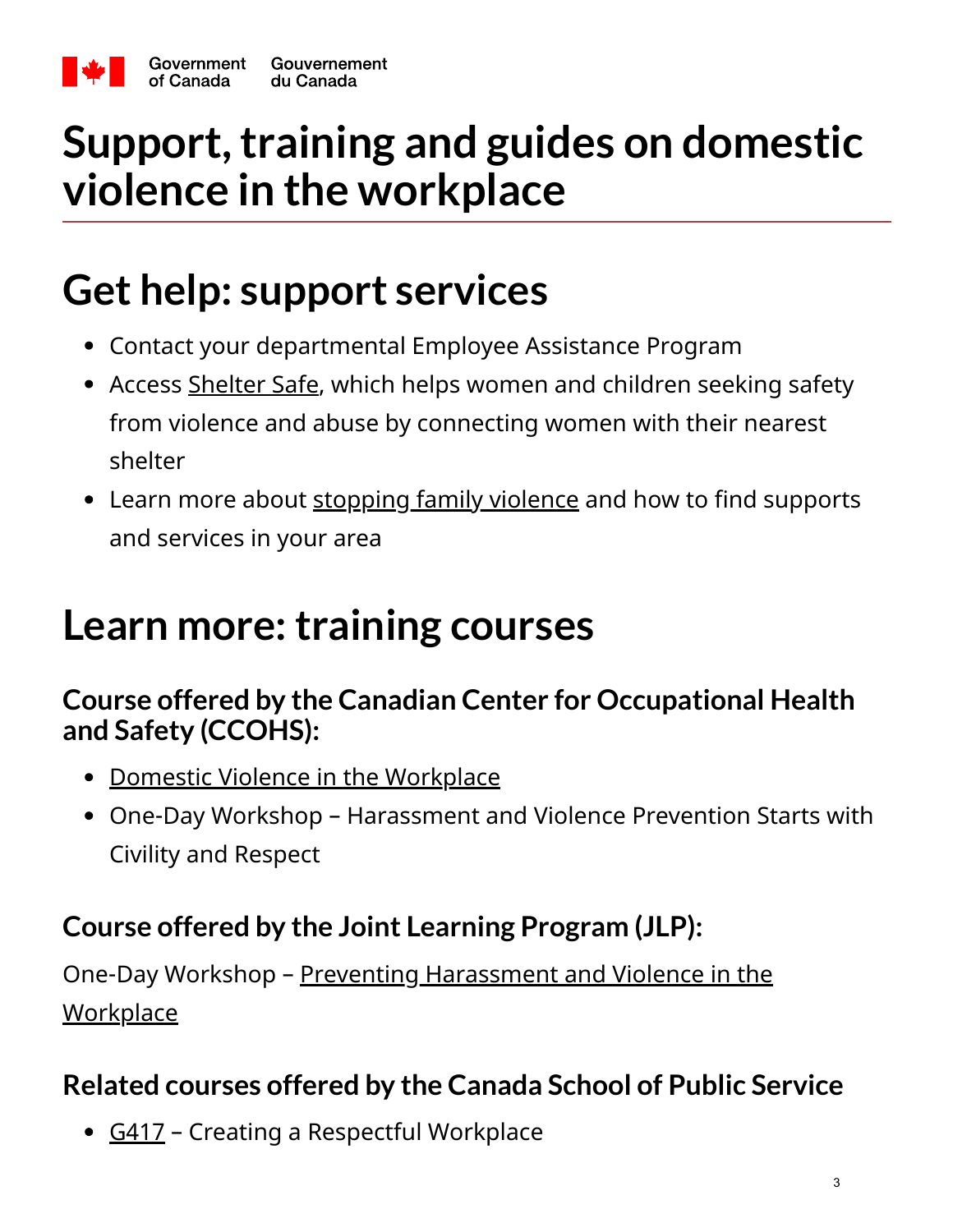- [C255](https://www.csps-efpc.gc.ca/Catalogue/courses-eng.aspx?code=C255)  Values and Ethics Foundations for Employees (Orientation Program)
- [C355](https://www.csps-efpc.gc.ca/Catalogue/courses-eng.aspx?code=C355)  Values and Ethics Foundations for Managers
- [W011-](https://www.csps-efpc.gc.ca/Catalogue/courses-eng.aspx?code=W011) Preventing Harassment and Violence in the Canadian Workplace
- [W012](https://www.csps-efpc.gc.ca/Catalogue/courses-eng.aspx?code=W012)  Preventing Harassment in the Global Workplace Manager Edition
- [Z064](https://www.csps-efpc.gc.ca/Catalogue/courses-eng.aspx?code=Z064) Workplace Violence in the Canadian Federal Jurisdiction Recognise the Risk and Take Action
- [Z066](https://www.csps-efpc.gc.ca/Catalogue/courses-eng.aspx?code=Z066) Workplace Violence in the Canadian Federal Jurisdiction -Establish a Prevention Program

# **Find more: guides and handbooks**

- [Effects of domestic violence in the workplace: O](https://www.worksafebc.com/en/health-safety/hazards-exposures/violence/domestic-violence/resource-toolkit)[verview](https://www.worksafebc.com/en/resources/health-safety/information-sheets/domestic-violence-in-the-workplace-what-is-domestic-violence?lang=en&origin=s&returnurl=https%3A%2F%2Fwww.worksafebc.com%2Fen%2Fforms-resources%23q%3Ddomestic%2520violence%26sort%3Drelevancy%26f%3Alanguage-facet%3D%5BEnglish%5D) [and resource](https://www.worksafebc.com/en/health-safety/hazards-exposures/violence/domestic-violence/resource-toolkit) toolkit – WorkSafe BC
- [Domestic Violence Risk Assessment Tool:](https://www.worksafebc.com/en/resources/health-safety/information-sheets/domestic-violence-risk-assessment-tool?lang=en&origin=s&returnurl=https%3A%2F%2Fwww.worksafebc.com%2Fen%2Fsearch%23q%3Ddomestic%2520violence%2520a%2520risk%2520assessment%2520tool%26sort%3Drelevancy%26f%3Alanguage-facet%3D%5BEnglish%5D) WorkSafe BC
- [Addressing Domestic Violence in the Workplace: A Handbook for](https://www.worksafebc.com/en/resources/health-safety/books-guides/addressing-domestic-violence-in-the-workplace-a-handbook-for-employers-outside-of-bc?lang=en) Employers Outside of B.C. – WorkSafe BC
- [Addressing Domestic Violence in the Ontario Workplace:](https://www.pshsa.ca/products/addressing-domestic-violence-in-the-workplace/) Booklet -Ontario Public Services Health and Safety Association
- Balancing safety and confidentiality in situations of workplace [domestic violence: Guidelines - Western Education - Make It O](https://drive.google.com/file/d/1MF-CVHOKpb-dVnkac0Id2afv6EtB3ehV/view)ur Business
- [Assessing Threats and Managing Risks in the Workplace:](https://drive.google.com/file/d/1rNRDudtqAW4xAi8Dha4cacsrqK_s55SQ/view?usp=sharing) Guidelines Western Education - Make It Our Business
- [Safety Planning at Work](https://drive.google.com/file/d/12FG8sxzXWqNXIDdY6QRJodyWHwUwuVXi/view?usp=sharing) Western Education Make It Our Business
- Setting up Security Measures to Stop Domestic Violence in the [Workplace: Guidelines - Western Education - Make It Our Busin](https://drive.google.com/file/d/1bKc95JFK3Qfn0HqYS-0RjnNBCjaHUVyK/view?usp=sharing)ess
- [Family Violence Toolkit](http://www.toolkitnb.ca/) (coming soon): provides employers, unions and employees with tools for recognizing and responding to family viol $_{\textrm{\scriptsize{q}}}$ ence